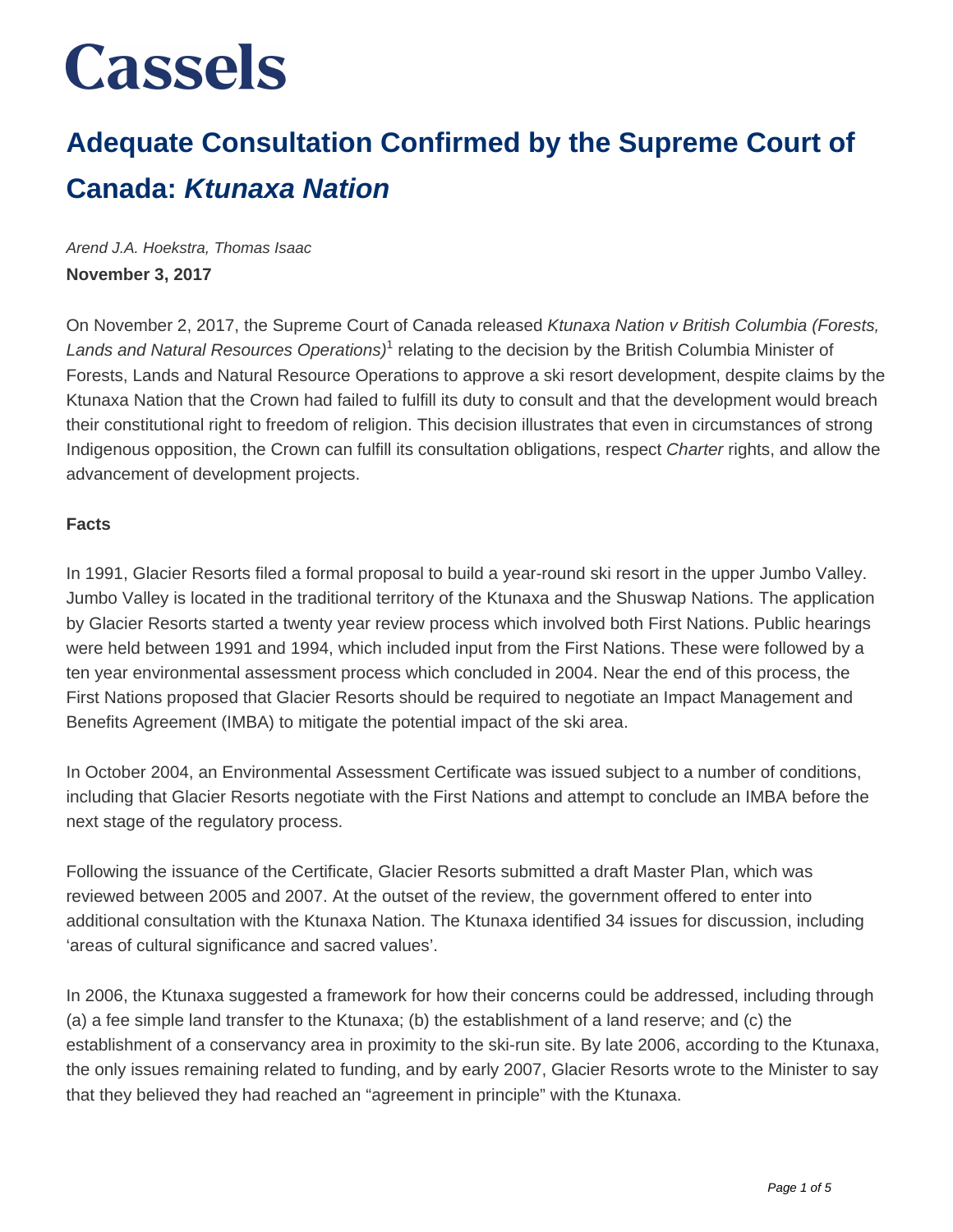Between 2007 and 2008, the government made several accommodation proposals including the payment of \$650,000 in cash or lands, and later, a form of revenue sharing. Both proposals were rejected by the Ktunaxa. In early 2009, the Ktunaxa gave formal notice to the Minister that they wished to enter into a process to negotiate an accommodation and benefits agreement. The Minister accepted the offer and offered additional capacity funding for the process. By mid-2009, the Minister advised the Ktunaxa that a reasonable consultation process had occurred and most outstanding issued were interest-based rather than legally driven by asserted Aboriginal rights and title claims.

To this point, accommodation had reduced the size of the proposed ski resort by approximately 60%. Protections for Ktunaxa access and activities were put in place, and environmental protections were established.

Within a few days of the Minister's statement, the Ktunaxa asserted that the consultation process had not properly considered information that Jumbo Valley was a sacred site. Only certain "knowledge keepers" in their community knew about the value of the sacred site. The movement of the earth and the construction of permanent structures would desecrate the area and destroy its spiritual value. The construction of the ski resort would drive out the Grizzly Bear Spirit, a principal spirit within the Ktunaxa religious beliefs and cosmology. The effect would be to destroy the foundations of the Ktunaxa spiritual practice. At this point, the Ktunaxa asserted that no accommodation was possible.

The Minister persisted in consultation efforts, but was unsuccessful. In November 2010, the Ktunaxa issued a unilateral declaration of rights, which asserted that no disturbance or alteration of the ground would be permitted within an area covering the proposed site. Despite attempts to continue to explore potential mitigation and accommodation measures, negotiations were at an end.

In 2012, the Minister signed an agreement with Glacier Resorts which approved the development and contained a number of measures responding to concerns raised by the Ktunaxa.

#### **Issues**

Two significant issues were raised. The first related to freedom of religion in s. 2(a) of the Canadian Charter of Rights and Freedoms: specifically, whether the Minister's decision to allow the project to proceed violated the Ktunaxa's right to freedom of conscience and religious protection.

The second issue related to the Crown's consultation efforts: specifically, was the conducted consultation, and the accommodation offered, reasonable.

#### Issue 1: Religious Freedom

Though the focus of this summary is on Aboriginal law, the examination of s. 2(a) of the Charter is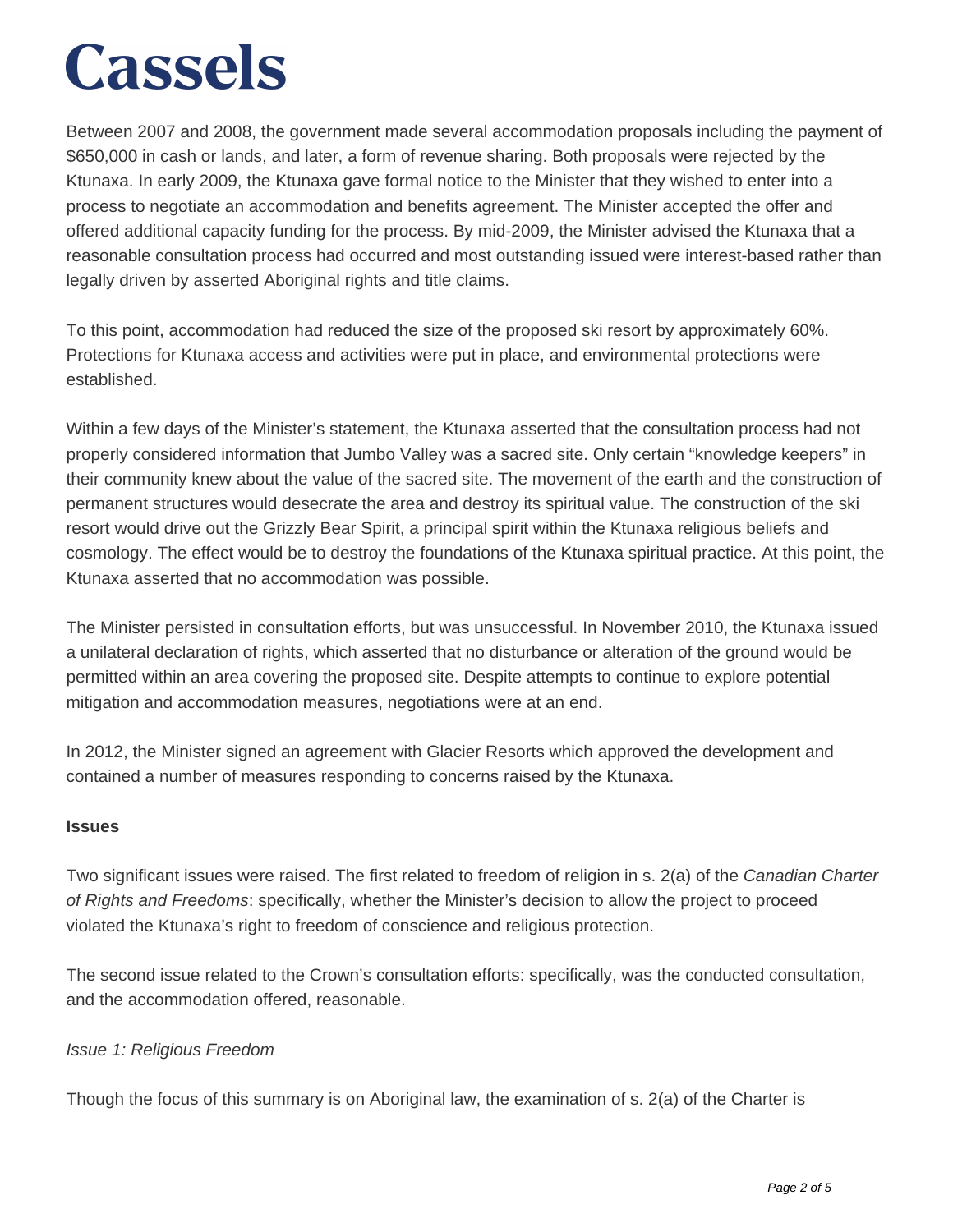important, both to understand the case at large, and to understand the intersection between s. 2(a) and s. 35.

The Ktunaxa had suggested that by potentially allowing development that would scare the Grizzly Bear Spirit away, the government would remove the basis for their belief and render their practices futile. The Ktunaxa stressed that the vitality of their religious community depends on maintaining the presence of the Grizzly Bear Spirit on the mountain.<sup>2</sup>

The majority of the Court started its analysis by identifying that the Ktunaxa had no unique claims to s. 2(a) on account of their Indigenous identity. With regard to s. 2(a), "the Ktunaxa stand in the same position as non-Aboriginal litigants."<sup>3</sup> Section 2(a), the Court noted, has two aspects: the freedom to hold religious beliefs, and the freedom to manifest those beliefs.<sup>4</sup> The Court focused on the freedom to manifest beliefs, which includes the right to worship, teach, practice and observe.<sup>5</sup> To establish the infringement, the claimant must demonstrate that they sincerely believe in a practice or belief that has a nexus with religion (which was undisputed in this decision), and that the impugned state conduct interferes, in a manner that is non-trivial or not insubstantial, with his or her ability to act in accordance with that practice or belief.<sup>6</sup>

The majority noted that the focus of the Ktunaxa was wrong. The Ktunaxa were not seeking to be able to believe in the existence of the Grizzly Bear Spirit, or pursue practices related to that belief – instead they sought to protect the Grizzly Bear Spirit itself.<sup>7</sup> Such an approach is not only inconsistent with s. 2(a), it would also require the state and the courts to assess the content and merits of religious belief.

While the majority separated s. 2(a) from issues of Indigenous identity and s. 35, the concurring judgement saw an opportunity for overlap, noting that "the connection to the physical world, specifically to land, is a central feature of Indigenous religions... state action that impacts land can therefore sever the connection to the divine, rendering beliefs and practices devoid of their spiritual significance."<sup>8</sup> The concurring judgement argued that "where state conduct renders a person's sincerely held beliefs devoid of all religious significance, this infringes a person's right to religious freedom."<sup>9</sup> According to the concurring judgement, activities conducted on lands with sacred value to an Indigenous community could violate the community's freedom of religion, though such an infringement could be justified.

#### Issue 2: Consultation

The consultation record noted in the decision, sets out the substantial and lengthy consultation effort undertaken by Glacier Resorts and the Minister. In assessing the adequacy of this consultation, the Court relied on existing jurisprudence, but effectively summarized a few key elements of the Crown's duty to consult.

Section 35 guarantees a process of consultation and not a particular result. The obligation on the Aboriginal group is to facilitate the process of consultation and accommodation by setting out its claims as clearly and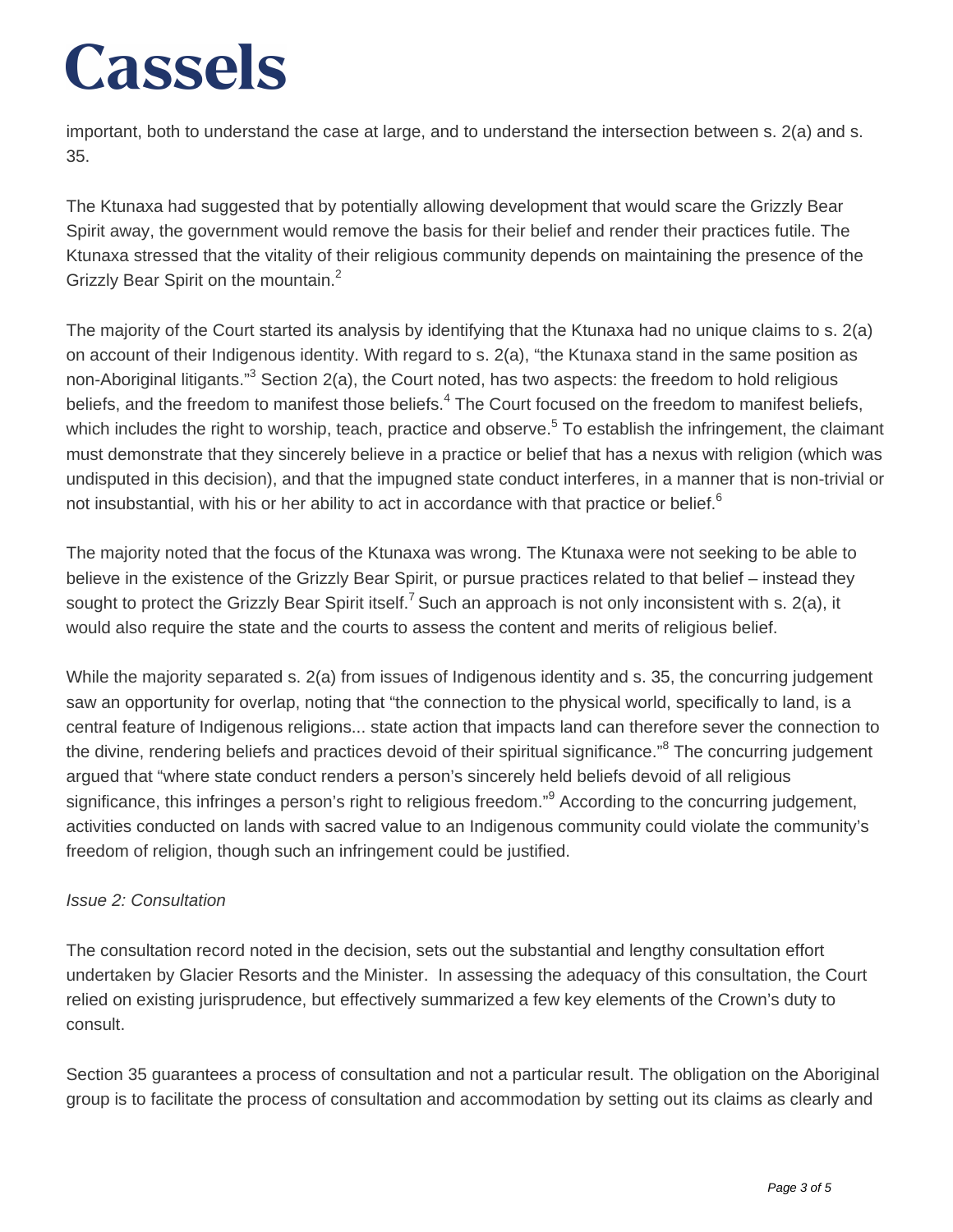as early as possible. Once complete, the duty shifts to the Crown. There is no guarantee that accommodation sought by the Aboriginal group will be granted. The Crown has broad discretion on how to act so long as it meets its ultimate obligation to act honourably.<sup>10</sup>

As stated previously by the Court, s. 35 does not give an unsatisfied claimant a veto over development. Where adequate consultation has occurred, a development may proceed without the consent of an Indigenous group.<sup>11</sup> The Court noted that deep consultation had occurred over two decades, resulting in many changes to accommodate Ktunaxa's spiritual claims. Near the end, the Minister continued to seek consultation, but was rebuffed.<sup>12</sup>

The Court also noted that the claim regarding the Grizzly Bear Spirit was not a specific claim, but rather claim for a specific accommodation structured as an asserted right. Rights under s. 35 relate to practices, and no evidence was put before the Minister of specific spiritual practices.<sup>13</sup> What the Ktunaxa sought was instead to assert a general authority of exclusion over the land, something that may not have been available even if Aboriginal title were proven.

The length of time that consultation occurred was not considered determinative by the Court – the adequacy of consultation is not determined by the length of the process, although this can be a factor. Instead, the Court relied on the fact that by 2012, given the position of the Ktunaxa, additional consultation would be fruitless.<sup>14</sup>

#### **Implications of Ktunaxa Nation**

On its face, Ktunaxa Nation suggests that development can be advanced in Canada despite the existence of absolute opposition from Aboriginal groups. As the Court makes clear, all parties have a role. The role of Aboriginal peoples is to clearly, and at an early stage, communicate their asserted Aboriginal rights and interests. While the Crown must engage in communication, it ultimately has discretion on how it chooses to pursue consultation and accommodation, so long as it maintains the honour of the Crown. "The process is one of 'give and take', and outcomes are not quaranteed."<sup>15</sup>

While the decision has been received positively by developers and government decision makers, Ktunaxa Nation also raises real questions regarding reasonable expectations for all parties. At the time of writing, more than a quarter-century has passed since the initial application was filed by Glacier Resorts. In that time, both Glacier Resorts and government have expended substantial resources in advancing the project, consulting, and funding Ktunaxa efforts.

The Minister, at apparently every stage, was open to funding and consulting with the Ktunaxa. This consultation continued for decades and only came to a conclusion when the Ktunaxa terminated the discussion. The Court does not suggest that the Crown's duty to consult was satisfied before consultations were abruptly ended, and it is unclear whether the Minister could have concluded consultations had the